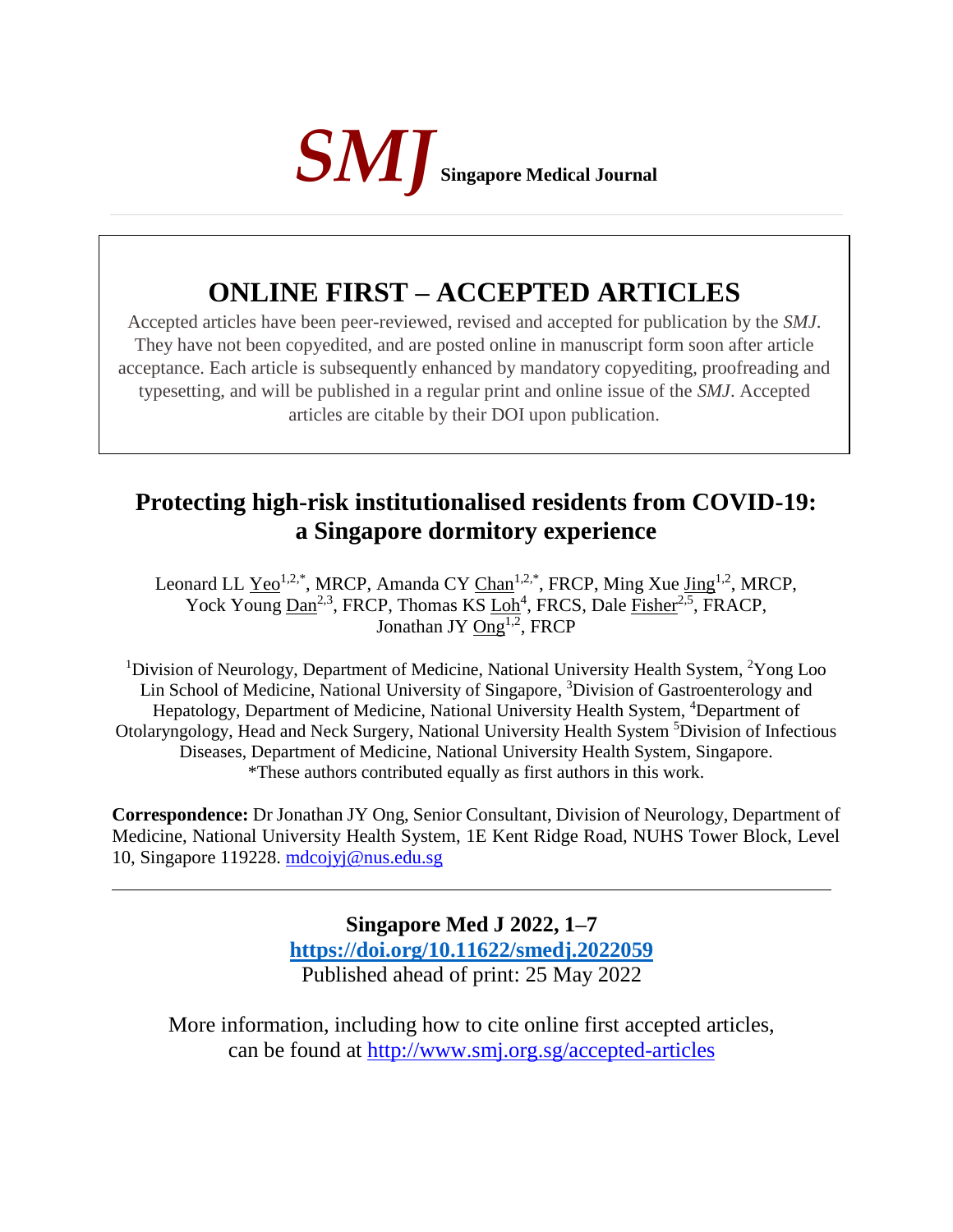In March 2020, we diagnosed cases of Covid-19 in 53 purpose-built dormitories in the northen and western parts of Singapore, housing 323,000 foreign workers.<sup>(1)</sup> Case numbers surged through April and were not brought fully under control until August 2020. Ultimately over 54,000 were swab-diagnosed and 47% were serology positive for Covid-19 but there were only 25 ICU admissions and 2 deaths amongst this population.<sup> $(2,3)$ </sup> In the context of an uncontrolled transmission during a pandemic, our strategic response was based on 3 principles which included risk stratification, regular and frequent testing, and immediate removal of an infectious source. Thus, we identified workers with concomitant co-morbidities who were age  $\geq$  45 years to temporarily and physically move them from the transmission zone in order to maintain a clean cohort.

From May to July 2020, we re-purposed an unused military barracks in northern Singapore, which comprised of 6 blocks, each with a capacity to house 100-400 residents. Individual bunks within each block had 4-18 beds each. Residents from each block were segregated from other blocks. Toileting and shower facilities were available on each floor of a block to facilitate segregation between floors. A fence around the perimeter of the facility with a guardhouse at the entrance allowed for surveillance and contact-tracing of anyone who entered and exited the area. In addition, a field medical post was established within walking distance from the blocks which provided onsite medical care for residents.

A total of 1,098 migrant workers were extracted from a total population of 25,000 residents of 2 high density parent dormitories. Internal segregation at these parent dormitories was not possible due to the high occupancy rates of over 90%. The parent dormitories consisted of up to ten 13-storey residential blocks. Each storey consisted of multiple bunks, and bunks were shared by up to 12 inhabitants. Communal toilet and shower facilities were shared per storey. Extracted residents were categorized into lowest-to-highest risk based on a geospatial heat-map exhibiting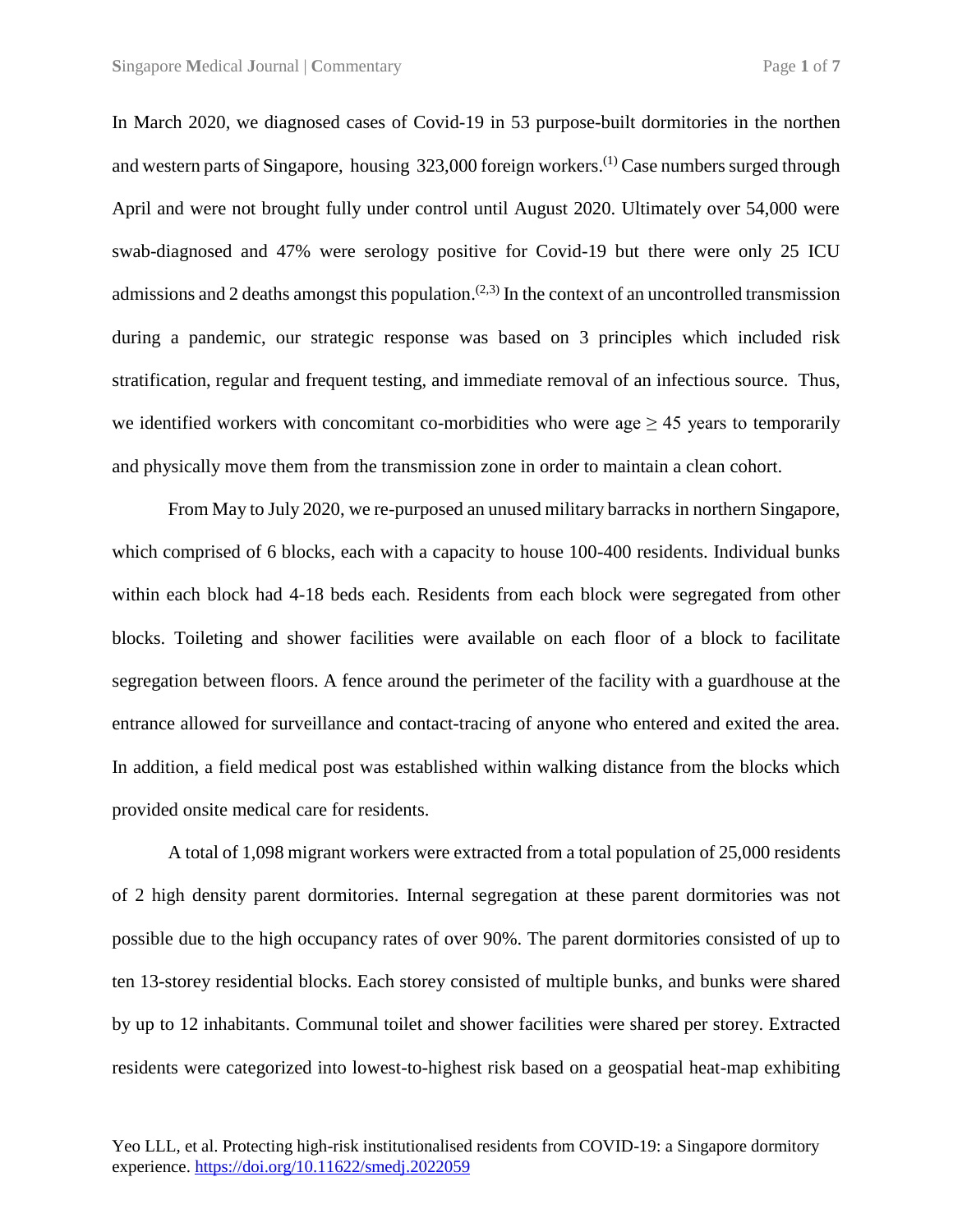their location, their proximity to, and possible contact with Covid-19 positive individuals. They were chosen based on their higher risk of Covid-19 infection, i.e. age  $\geq$ 45 years of age, and/or presence of medical co-morbidities.

When Covid-19 first appeared in migrant worker dormitories in Singapore, it was expected that spread would be exponential due to high occupancy rates and high density living quarters. The scale of measures implemented to curtail the spread of a highly transmissible disease in these large scattered clusters required a complex and prolonged response, focusing on preventing severe disease and mortality, and isolating suspicious and Covid-19 positive patients immediately. Parent dormitories were too highly populated, which limited the creation of adequate swing space to isolate Covid-19 patients in situ. Thus, an interim strategy which allowed the displacement of high risk residents from the infectious source, coupled with close monitoring of these residents who may still be in the incubation phase of the disease could help to curtail the spread of infection. Additionally, such a strategy could also simultaneously free-up much needed space in parent dormitories to isolate Covid-19 positive patients in situ, further limiting the rapid spread of infection.

At the repurposed facility, a swing site was created from one of the blocks, where affected residents were isolated from other blocks and segregated between floors. Additionally, an in-situ isolation block to house contacts and an interim holding area to await swab results, were also created.

Prior to entry into the facility, a negative entry swab was required in the preceeding 12 hours. Thereafter, a testing strategy consisting of serial nasopharyngeal swabs for polymerase chain reaction (PCR) was undertaken to rapidly identify emergent cases. Covid-19 positive individuals were transferred to a tertiary hospital for further management.<sup>(4-6)</sup> An on-site medical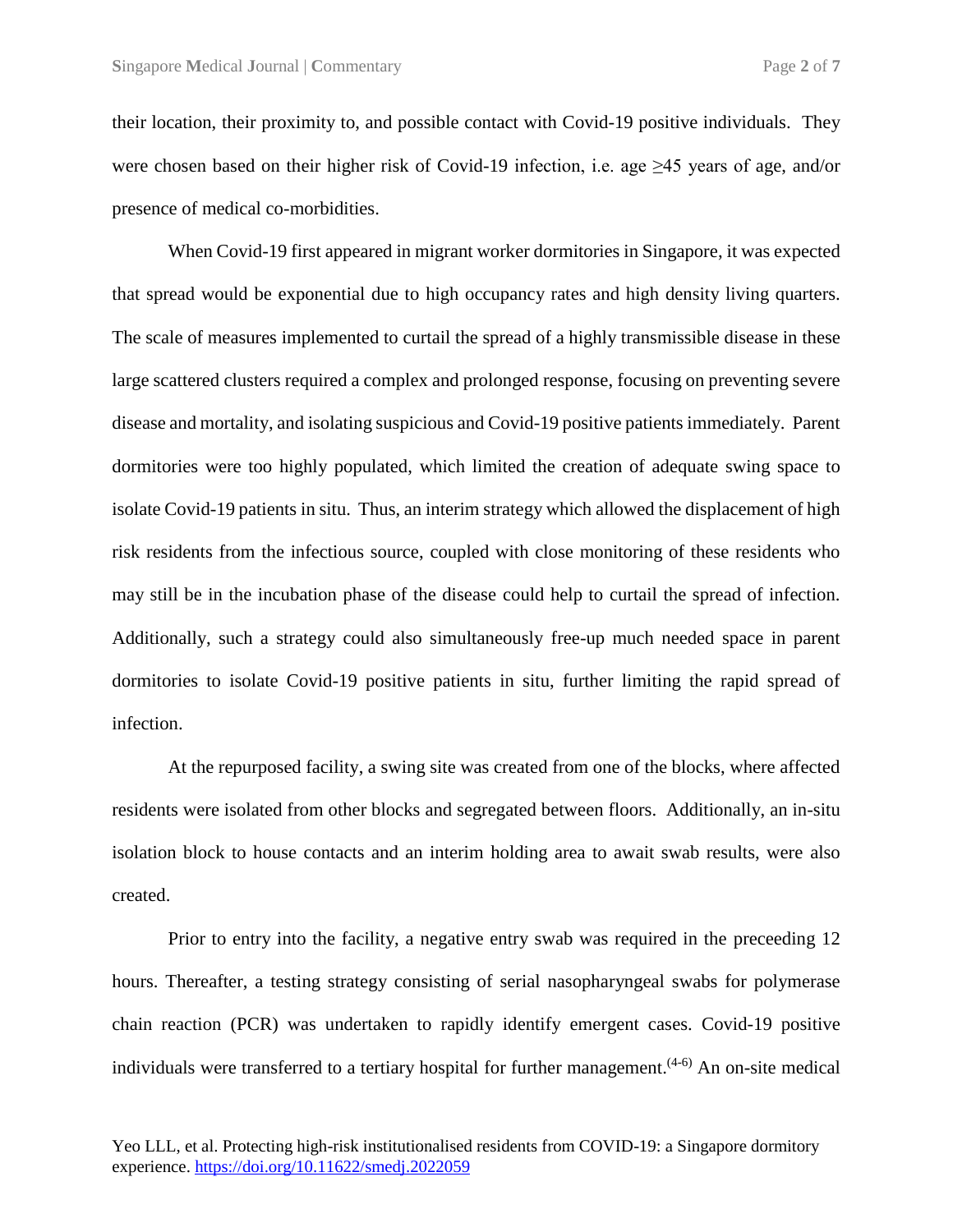post was manned by reassigned hospital-based physicians, nurses and volunteers. Additionally, a centralised team could perform up to 1000 swabs daily that were processed at laboratories optimized for high volume testing with same-day results (Fig. 1). Epidemiological oversight through geospatial heat mapping guided isolation decisions within the facility.

**Figure I. Swab testing algorithm and disposition plan of residents who underwent nasopharyngeal PCR swab testing for COVID-19.**



*Blk F = separate unoccupied block at the swing site, L2 = Level 2, L4 = Level 4.*

Our residents originated from Bangladesh (40.0%), India (33.8%), China (17.2%), Thailand (5.9%) and Myanmar (2.0%). The diversity of cultural backgrounds including Hinduism and Islam necessitated careful consideration of the religious and dietary requirements of our residents e.g. calls to prayer and breaking fast timings most notably as the period of our operations coincided with Ramadan. The age of our residents ranged from 20 to 69 years (mean & SD, 44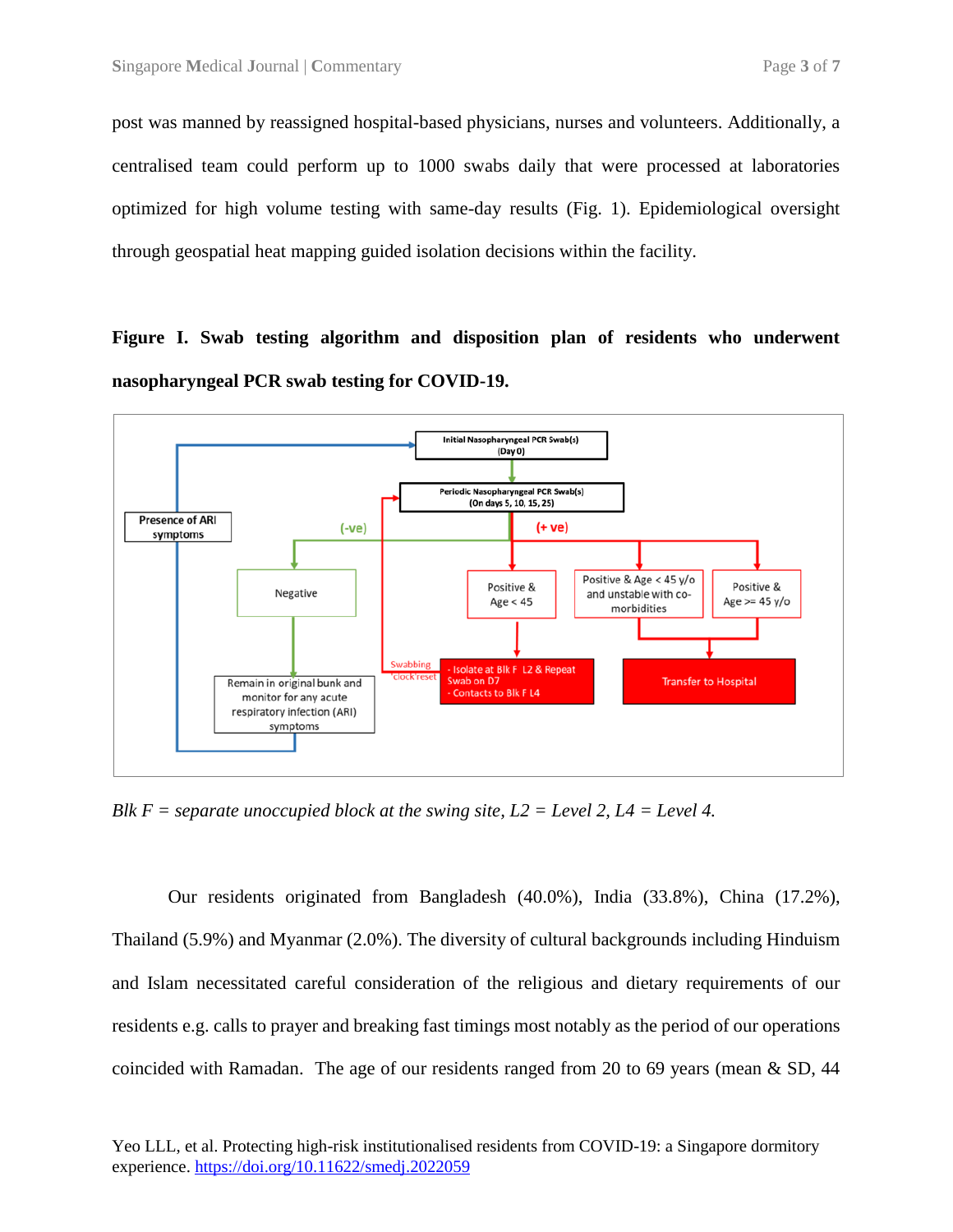years +/- 9.6). Approximately 7.4 % of patients had co-morbidities including diabetes mellitus, hypertension and hyperlipidemia. Social mixing was discouraged through the housing of residents with the same ethinic and religious backgrounds and regular risk communication and community engagement (RCCE).

A proactive approach to RCCE involved serial messaging in seven languages. These were broadcasted via a public announcement speaker system which was additionally adapted into short videos shared through QR-enabled mobile devices and pamphlets. In addition, face to face sessions were conducted to allow bidirectional communication which helped to understand the concerns and anxieties of our residents. Hygiene guidelines were reinforced and early reporting of respiratory symptoms was encouraged. Subscriber identification module (SIM) cards were provided to the workers so that they would be able to stream entertainment and maintain contact with their family members. Face masks and hand santisers were distributed regularly to improve hygiene standards.

Our strategy of successive PCR swab and serology testing resulted in a total of 101 swab-positive workers which were identified early and transferred to nearby hospitals. Our efforts yielded a "clean cohort" of 997 men who were subsequently transferred back to their parent dormitories after 10 weeks of stay. The clean cohort included 73.2% of residents who had both negative serology and PCR results. As entry serology was not sought prior to entry, some individuals could have had earlier infection (Table I). The decision to end the strategy was made when PCR negativity rates reached 100% and the transmission of Covid-19 was under control in the parent dormitories, paving the way for the safe return of residents to their dormitories of origin.

Yeo LLL, et al. Protecting high-risk institutionalised residents from COVID-19: a Singapore dormitory experience. https://doi.org/10.11622/smedj.2022059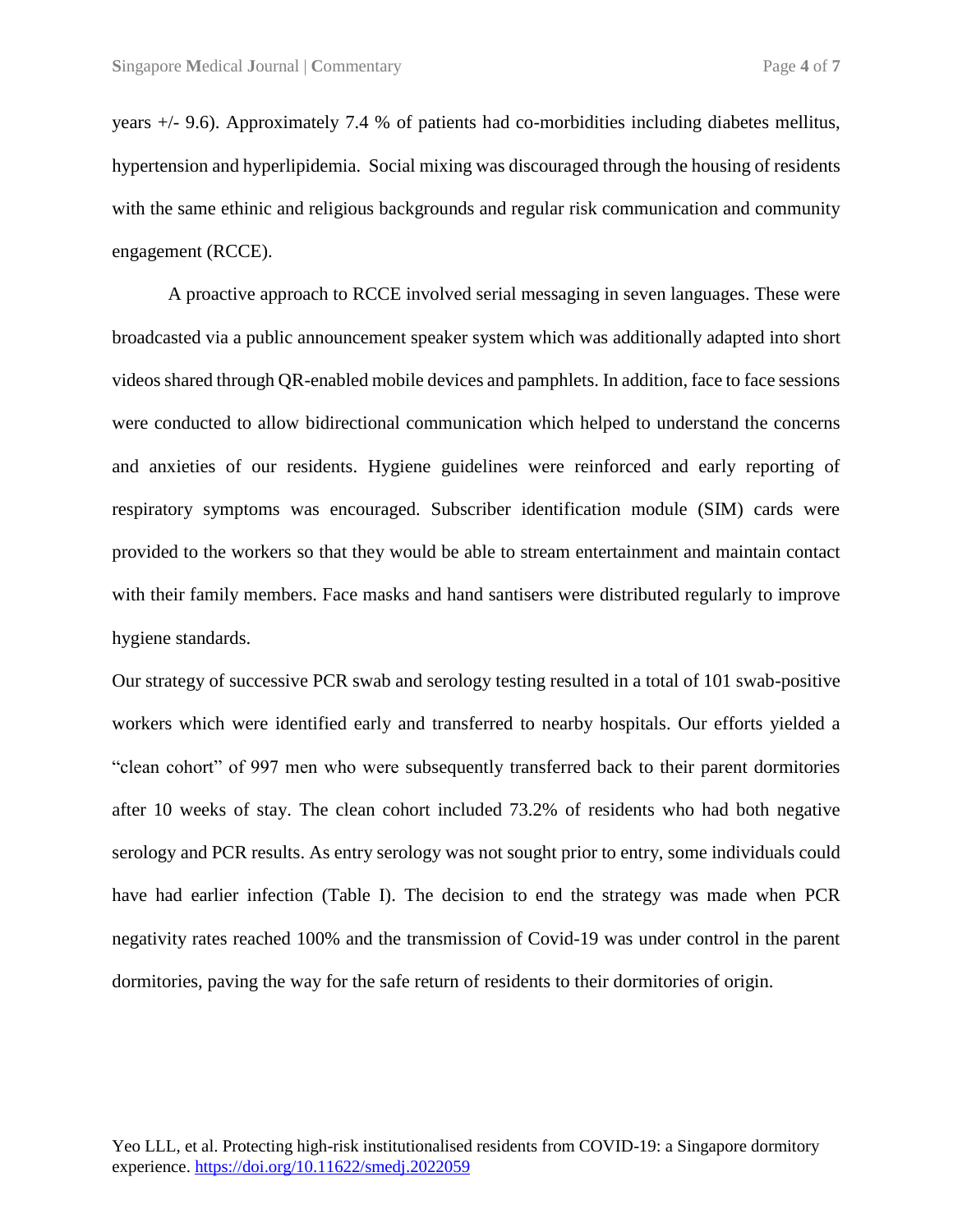| <b>Type of</b><br><b>COVID-19 Test</b> | On day 0 | By day 5 | By day 10 | By day 15 | By day 25      |
|----------------------------------------|----------|----------|-----------|-----------|----------------|
| <b>PCR Negative</b>                    | 1,098    | 1,081    | 1,026     | 997       | 997            |
| $N(\%)$                                | (100%)   | (98.5%)  | (95.0%)   | (97.2%)   | (100%)         |
| <b>PCR Positive</b>                    | $N=0$    | 11       | 55        | 29        | 0              |
| $N(\%)$                                | (0%)     | (1.5%)   | (5.0%)    | (2.8%)    | (0%)           |
| Serology<br><b>Negative</b><br>$N(\%)$ |          |          |           |           | 730<br>(73.2%) |

**Table I. Results of COVID-19 tests performed at the facility at various time intervals.**

The confinement of residents for prolonged periods may result in stress, depression and anxiety. Inability of residents to venture out on their own and directly interact with their family and peers may affect their psychological well-being. Frequent monitoring of their psychological state, regular updates to the residents, and provision of entertainment are encouraged to ameliorate this.

Our strategy is based on 3 simple principles – risk stratification, regular and frequent testing, and immediate removal of infectious source. Interim accommodation for migrant workers may be applicable to institutionalised patients who are living in high density and often times overcrowded institutions in certain parts of the world. Residents who are at high risk for contracting the disease can easily be displaced from the source of infection, triaged according to their age and medical comorbidities, then isolated, quarantined and observed for a period of time prior to their return to society in order to ensure freedom from infection and curtail the spread inside dormitories and in the community. During this period, an onsite medical post can provide timely care for symptomatic patients, while serial PCR testing can be performed to screen for asymptomatic patients that could potentially be infected. Early removal of suspected or confirmed patients can circumvent the spread of disease, with an on-site medical post providing outpatient care, reserving the hospitals for severe cases that require more urgent medical attention.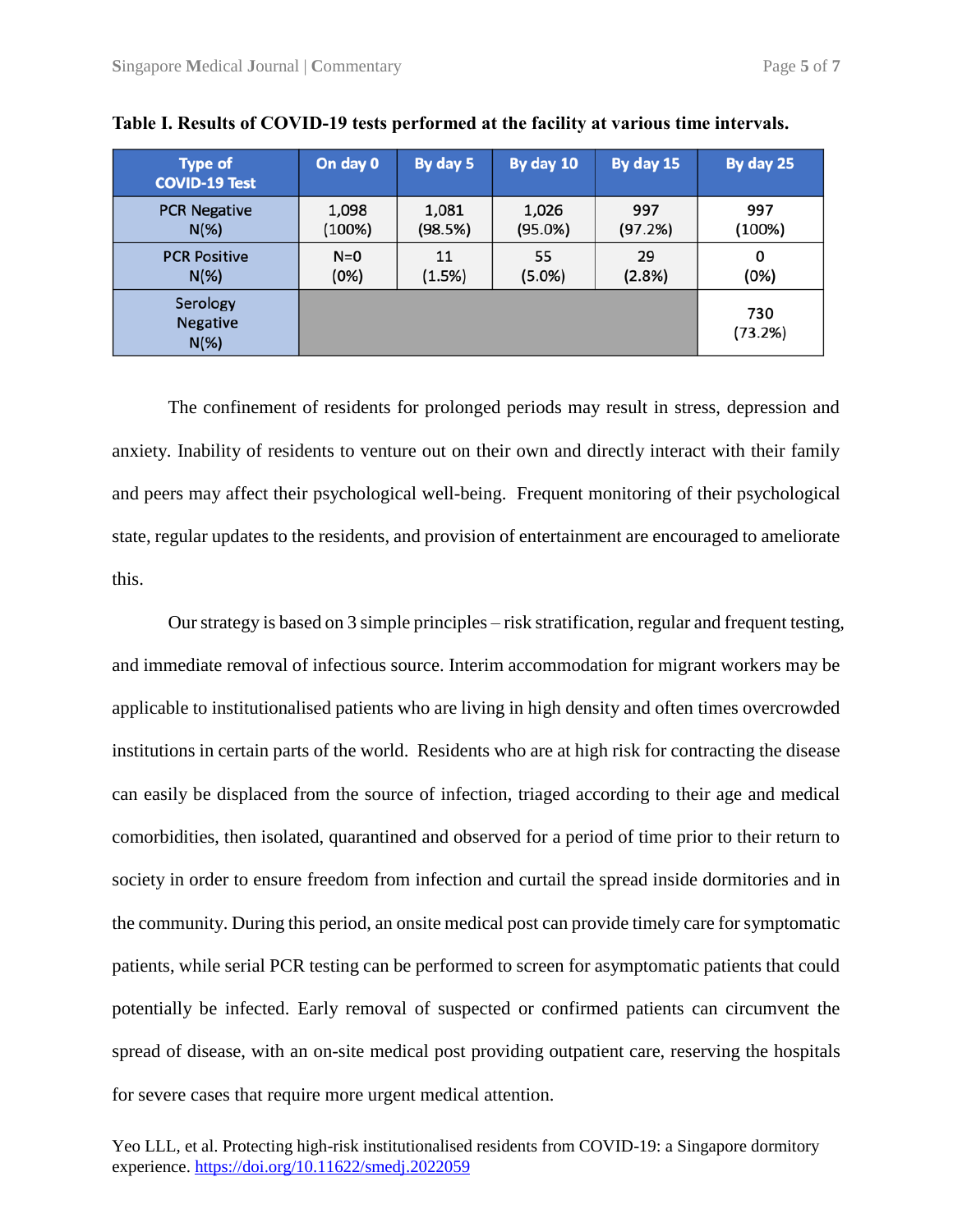We describe a real-world experience of closed settings with a high level of transmission and little opportunity to isolate contacts. Innovative approaches can be implemented to minimise the impact of uncontrolled transmission in the context of a pandemic. Each pillar of the response has its challenges including RCCE, logistics of food, sanitation, waste management, hygiene, entertainment, health service delivery, testing, contact tracing, quarantine and epidemiological data management and response. This strategy was associated with no severe disease in more than 1000 high-risk workers and can potentially be adapted to other closed and dormitory style settings such as refugee camps, homeless shelters and prisons.  $(2,7,8)$ 

Singapore has instituted a multi-layered strategy of safe living measures within dormitories to prevent the risks of transmission, detect cases early through wastewater testing and regular routine testing, coupled with swift isolation and containment.<sup>(9)</sup> Density within dormitories have also fallen. Migrant workers also have access to medical support at regional medical centres, enabled by telemedicine consultations. These measures will ensure a safe living environment for migrant workers and make dormitories more resilient to public health risks, including future pandemics.

## **DISCLOSURES**

Leonard Yeo and Amanda Chan have received substantial grant funding from the National Medical Research Council (NMRC), Singapore and substantial support from the Ministry of Health (MOH), Singapore.